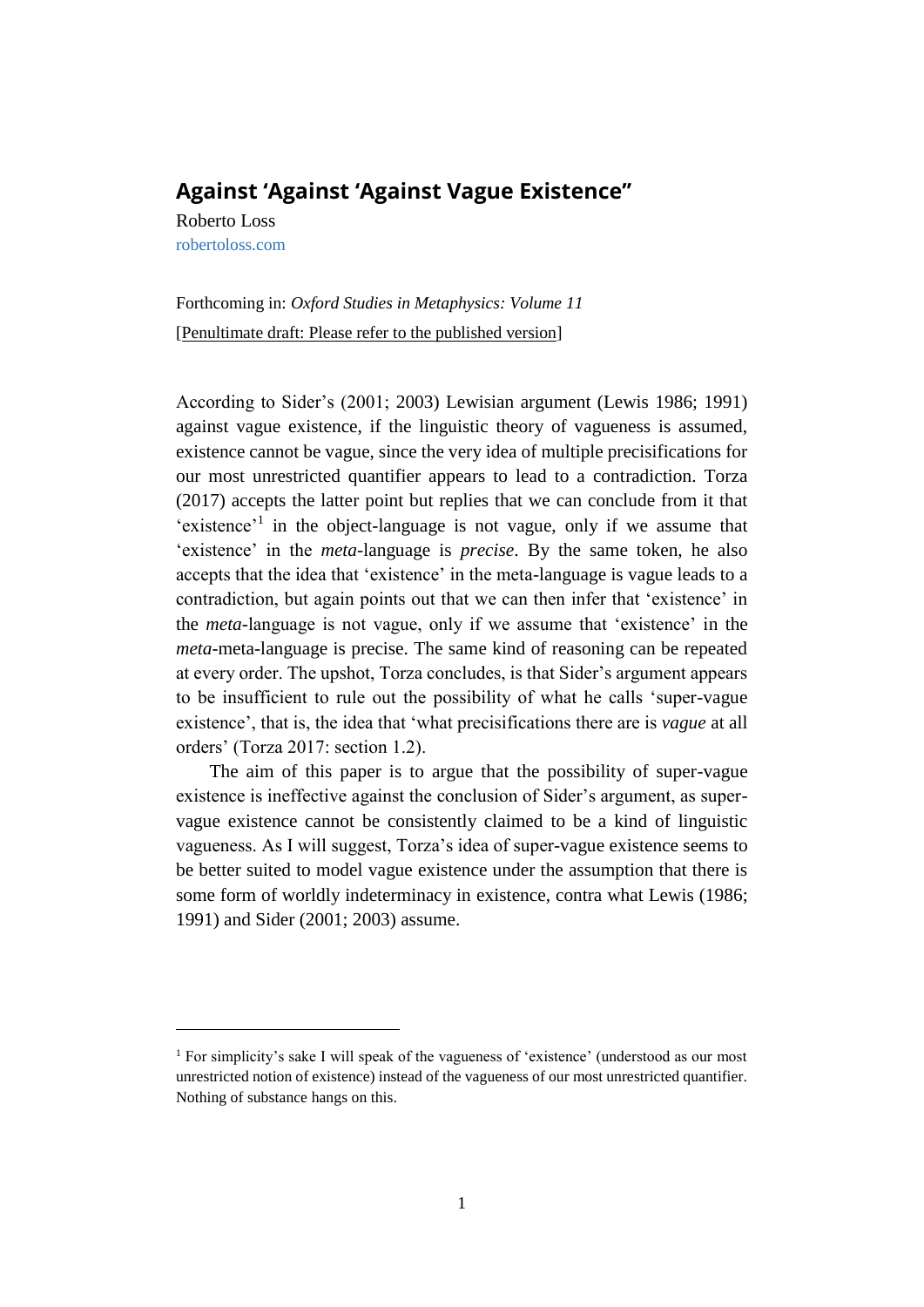## 1. INTRODUCTION: VAGUE EXISTENCE AND SEMANTIC INDECISION

Suppose *a* and *b* are clear, determinate instances of bald men, and yet it is indeterminate whether there is someone different from *a* and *b* that is also bald. For simplicity's sake, let's also assume that it is determinately the case that there aren't more than three bald men in the world. According to the linguistic theory of vagueness Lewis (1986; 1991) and Sider (2001; 2003) assume, indeterminacy in baldness consists in a kind of semantic indecision involving the predicate 'bald'. In turn, this kind of semantic indecision consists in the fact that there are multiple precisifications for 'bald' assigning to it different extensions. Therefore, if 'bald' is vague, there must be at least two different sets of entities corresponding to two different precisifications of 'bald'. In our case, these two sets could be  $\{a,b\}$  and  $\{a,b,c\}$ . Since *a* and *b* are members of both sets, they are *definite* cases of baldness. *c*, on the other hand, is only a member of {*a*,*b*,*c*}, and thus it's only a *borderline*, or *indeterminate* instance of baldness.

A perhaps more perspicuous way to express this idea is to think of precisifications of 'bald' as ways of specifying which entities fall in its extension. Suppose, for instance, that the following is a faithful representation of all the existing entities:

[*a*, *b*, *c*]

Our two precisifications could then be represented as follows:

- (P1) [**a**, **b**, *c*]
- (P2) [**a**, **b**, **c**]

P1 represents only *a* and *b* as being bald, whereas P2 represents *also c* as being bald. However, P1 and P2 don't disagree as to what entities *exist*. They only differ in the way they catalogue entities with respect to the predicate 'bald', so to say. In other words, precisifications concern only the relation between language and world and not the world *itself*, as it were.

Suppose now that 'existence'—the expression standing for our most unrestricted notion of existence—is a vague expression. This means that there are multiple precisifications for 'existence'. Therefore, supposing that it is determinately the case that *a* and *b* exist and that there aren't more than three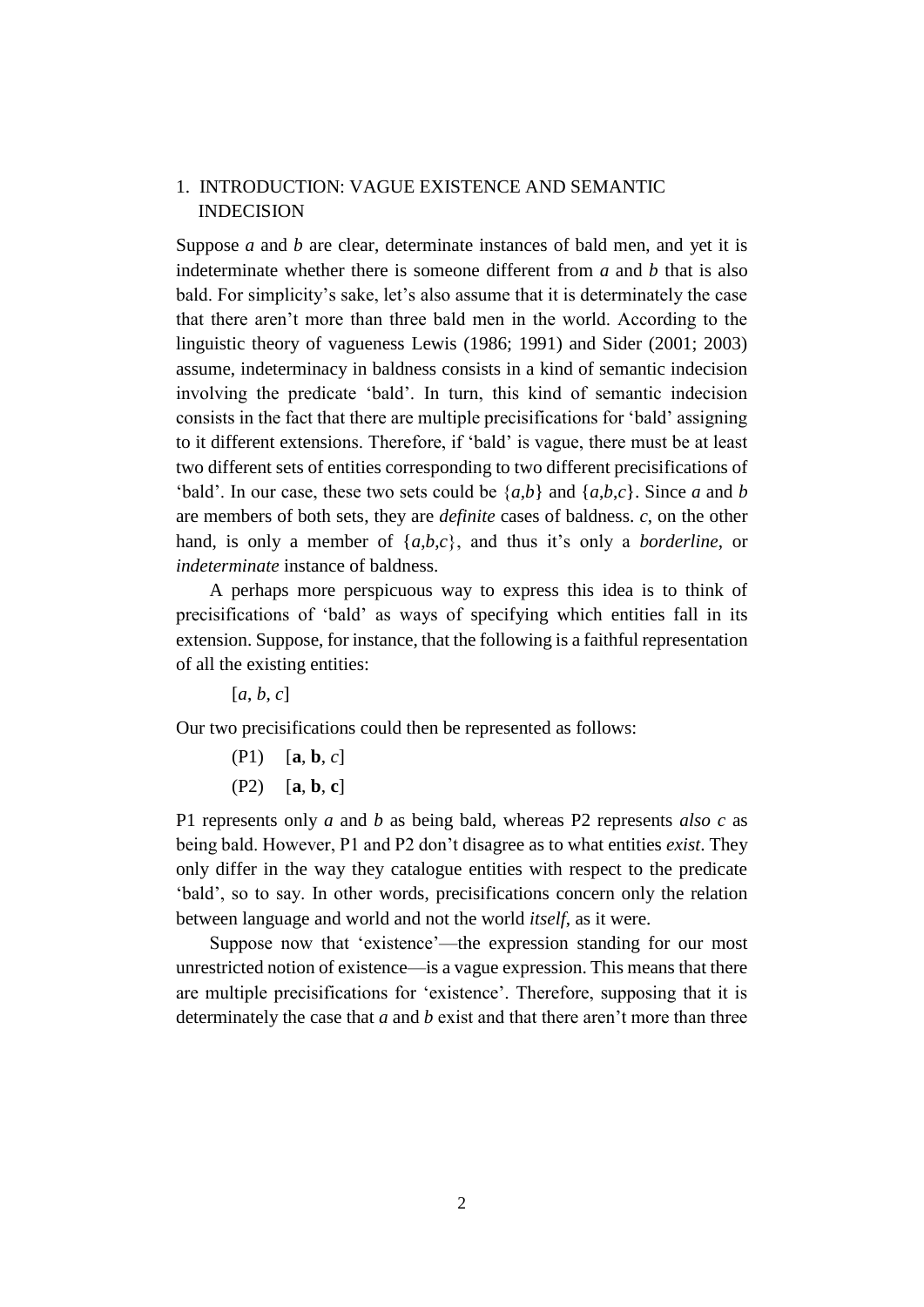entities in the world, we might have in this case two<sup>2</sup> precisifications that look precisely like P1 and P2 with the only difference being that the bold letters mark *existing* entities instead of *bald* ones. As before, precisifications don't disagree as to what exists, but only as to which entities are instances of the relevant expression. However, in this case the relevant expression is 'existence', that is, the expression standing for our most *unrestricted* notion of *existence*. P1 represents 'existence' as applying only to *a* and *b*, and *not* to *c*. *c*, however, is an existing entity. We have, thus, that there is *something* such that, according to P1, isn't in the extension of 'existence'. Therefore, either P1 isn't an admissible precisification of 'existence' or 'existence' isn't our most unrestricted notion of existence. Either way, we have reached a contradiction.

## 2. SUPER-VAGUENESS AND MULTIPLE PRECISIFICATIONS: A **CHALLENGE**

Suppose that Alex and Ted agree both that *a* and *b exist* and that there *aren't* more than three entities in the world. Alex says that it is vague whether there is also a third entity beyond *a* and *b*. Ted disagrees. However, both Alex and Ted take vagueness to be semantic indecision. So, Ted *challenges* Alex to show him what the multiple precisifications for 'existence' are. Both agree that  $P1 = \{a,b\}$  is one such precisification<sup>3</sup> and that, *if* there are other precisifications, then they must contain both *a* and *b*. The problem, as Ted points out, is that, if there was a *second* precisification P2 for 'existence' containing an entity *c* different from *a* and *b*, then (for the argument just reviewed in section 1) either P1 wouldn't be an admissible precisification of 'existence' or 'existence' wouldn't be the most unrestricted notion of existence, contradicting what both he and Alex are assuming. *Therefore*, Ted concludes, Alex can*not* provide him with multiple precisifications for 'existence' and thus can*not* claim that 'existence' is vague.

Alex may reply that what Ted has shown doesn't prove that there *aren't* multiple precisifications. It can only prove that it isn't *true*, or *definitely the* 

l

 $2$  For simplicity's sake I am assuming here that there aren't more than two precisifications for 'existence' and that the following sentence is thus true: 'If there is some *x* different from *a* and *b* then it is determinately the case that if there is some *y* different from *a* and *b*, then *y*  is identical to *x*'.

<sup>&</sup>lt;sup>3</sup> From now on I will identity precisifications with sets for simplicity's sake.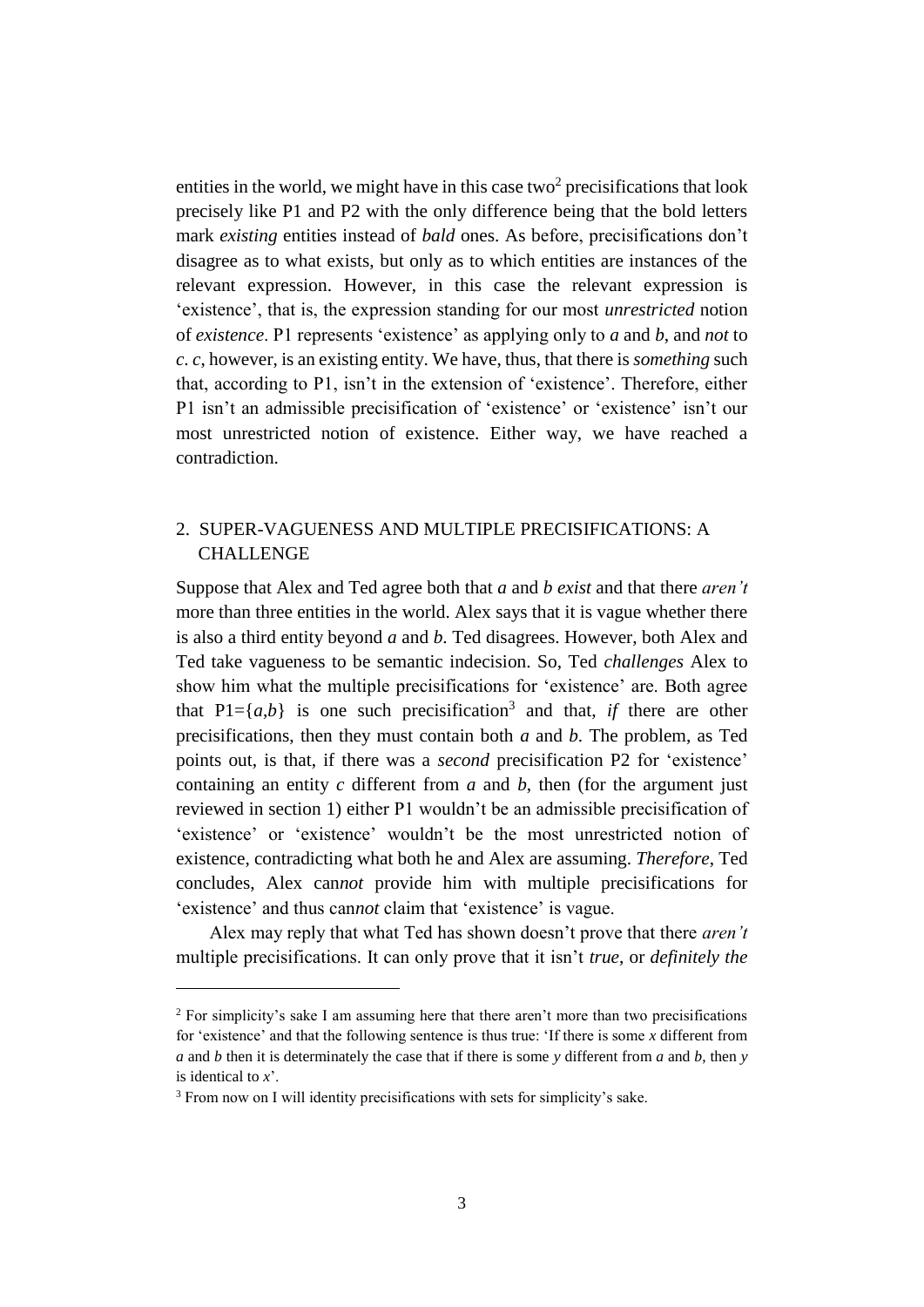*case*, that there are multiple precisifications for 'existence'. Maybe, continues Alex, it is vague what *precisifications* for 'existence' there *are*. In other words, says Alex, all we have said so far is compatible with 'existence' being *second*-order vague.

However, the same problem we encountered for the alleged first-order vagueness of 'existence' also arises for its second-order vagueness and the indeterminacy concerning its precisifications. In fact, both Alex and Ted will agree that there is one precisification<sub>2</sub> for 'existence<sub>2</sub>' having  ${a,b}$  as a member.<sup>4</sup> However, Alex cannot say that there is a second precisification<sub>2</sub> for 'existence<sub>2</sub>' having  ${a,b,c}$  as a member, because that would entail that *c*  $exists_3$ , and thus it determinately exists<sub>2</sub>, contradicting his main assumption.

The point generalizes. No matter how high in the hierarchy Alex retracts in order to fend off the objection and avoid the *reductio*, at every higher-level *n* he cannot consistently affirm that there are<sub>n</sub> multiple precisifications<sub>n-1</sub> for 'existence*n*-1'. At every meta-level *n* he can only point to a *single* precisification<sub>n-1</sub> for 'existence<sub>n-1</sub>' and then retreat to the next level.

It seems thus that there is a clear sense in which Alex can*not* meet Ted's challenge, since at *no* level *n* can he consistently point to multiple precisifications $n-1$  for 'existence $n-1$ '.

#### 3. IS SUPER-VAGUENESS VAGUENESS?

 $\overline{a}$ 

Torza's (2017) 'super-vagueness' is the idea that although, for any level *n*, a contradiction ensues, if 'existence*n*' is assumed to be vague, for no level *n* can it be concluded that 'existence*n*' *isn't* vague, unless it is assumed that the meta-language  $L_{n+1}$  is precise. The fact that Alex doesn't seem in position to meet Ted's challenge doesn't prove that Torza's idea of 'super-vagueness' is incoherent. However, Alex's infinite retreat to higher and higher meta-

<sup>&</sup>lt;sup>4</sup> The object language here is what previously was the meta-language. Accordingly, what 'precisification' means here is not what it meant before. For every order *n* (where the initial object language has order 1, the meta-language has order 2, the meta-meta-language has order 3, etc.) I will use 'precisification<sub>n</sub>' and "existence<sub>n</sub>" to refer to precisifications of the  $n<sup>th</sup>$ order (meta)-language and the expression in the  $n+1<sup>th</sup>$ -order meta-language naming the  $n<sup>th</sup>$ order notion of existence. Correspondingly, 'existence<sub>n</sub>' stands for the *n*<sup>th</sup>-order notion of existence. Therefore, at every order  $n$ , vagueness in the  $n-1$ <sup>th</sup>-order notion of existence is expressed by the sentence 'there are<sub>n</sub> multiple precisifications<sub>n-1</sub> for 'existence<sub>n-1</sub>''). I will omit subscripts when the context makes it clear which notions are in play.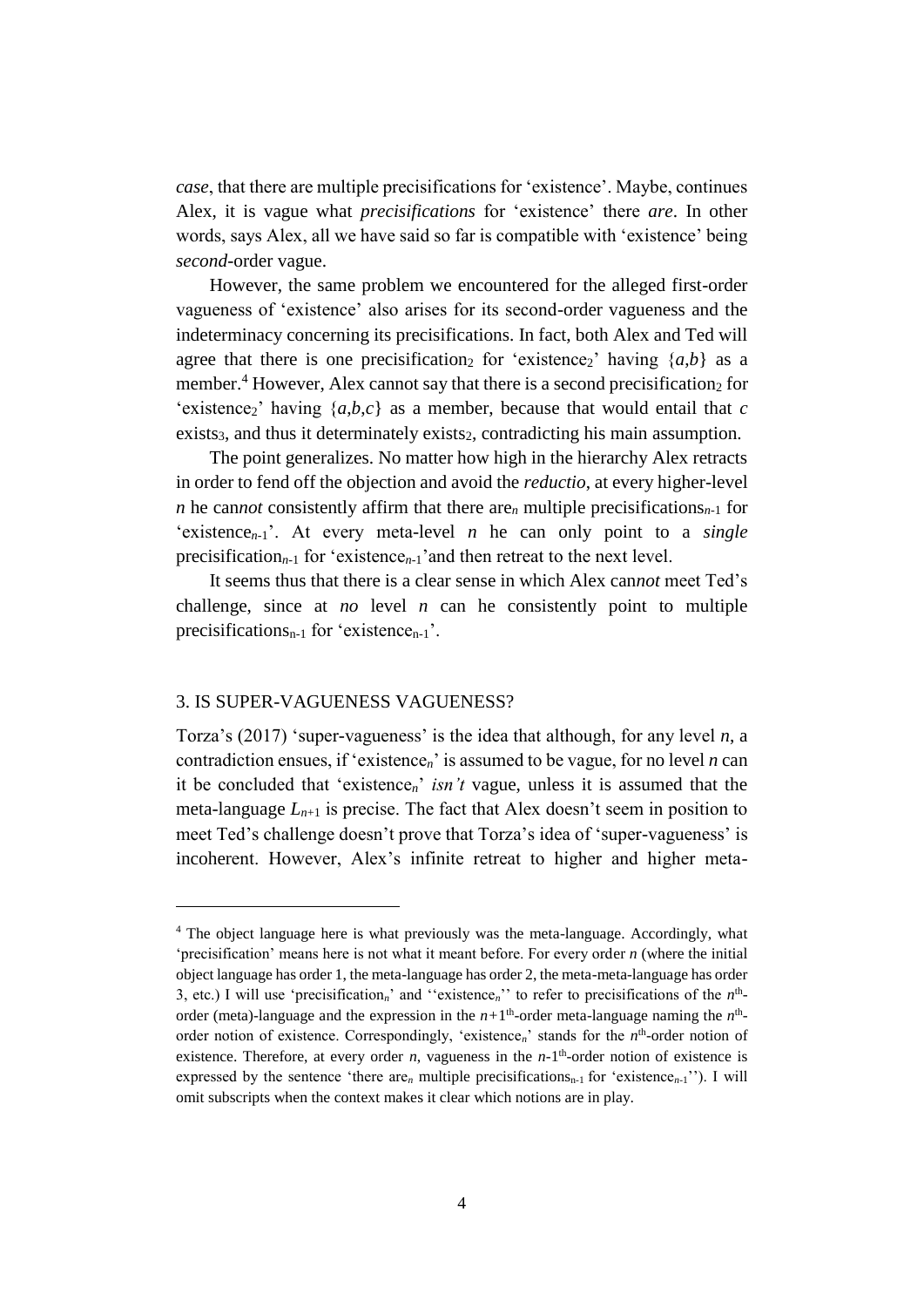languages appears to clearly undermine the effectiveness of Torza's point against the conclusion of Sider's argument.

Torza claims that Sider's argument is insufficient to rule out the possibility of super-vague existence. However, Sider's conclusion is that existence isn't *vague*. Therefore, the claim that there is super-vagueness in existence can be problematic for Sider only if it could be shown that supervagueness is aptly named, and so that it is indeed a case of *vagueness*. This, however, is precisely what Torza can*not* consistently *assert*. In fact, under the assumption that vagueness is just semantic indecision, to say that supervagueness is a form of vagueness is equivalent to saying that super-vagueness itself is a form of semantic indecision, and thus that *there are* multiple precisifications (somehow) disagreeing about what should be classified as existing. However, this is precisely what Sider's argument (which Torza accepts, *minus* the final *reductio*) proves to lead to a contradiction. Therefore, if the linguistic theory of vagueness is assumed, super-vague existence can*not* be consistently claimed to be a kind of vagueness in existence.

Torza's main point appears to be that Sider's argument cannot prove that there is no existential vagueness *because* it cannot rule out the possibility of super-vague existence. In other words: *since* the possibility of super-vague existence isn't excluded by Sider's argument, we can*not* conclude that there is no kind vagueness in reality, or so Torza's train of thought seems to go. Therefore, Torza can be right *only if* super-vague existence is indeed a form of vagueness in existence. If the only scenarios that aren't weeded out by Sider's argument are scenarios in which there is *no* vagueness in what there is, in what sense should the possibility of these scenarios be taken to be problematic for its conclusion?

Torza seems to be right that Sider's argument cannot prove 'there is no existential vagueness' to be true.<sup>5</sup> However, not only can super-vagueness not be asserted to be a kind of vagueness, but—for this *very* reason—neither can it be claimed to be *problematic* for the conclusion of Sider's original

l

<sup>5</sup> At least, we might add, until no suitable rule of *reductio* is provided. Notice that it would suffice to assume the validity of the following rule of *minimal reductio* in order to contrast to contrast the object-language counterpart of Torza's argument ('∆ ' stands for *n* iterations of the determinacy operator '∆'):

<sup>(</sup>Minimal Reductio) If, for every *n*:  $\Sigma$ ,  $\sim \Delta^n \sim p + 1$ , then:  $\Sigma \vdash \sim p$ Alas, a defence of Minimal Reductio and a full development of this idea are beyond the topic of this note and must thus be left for another occasion.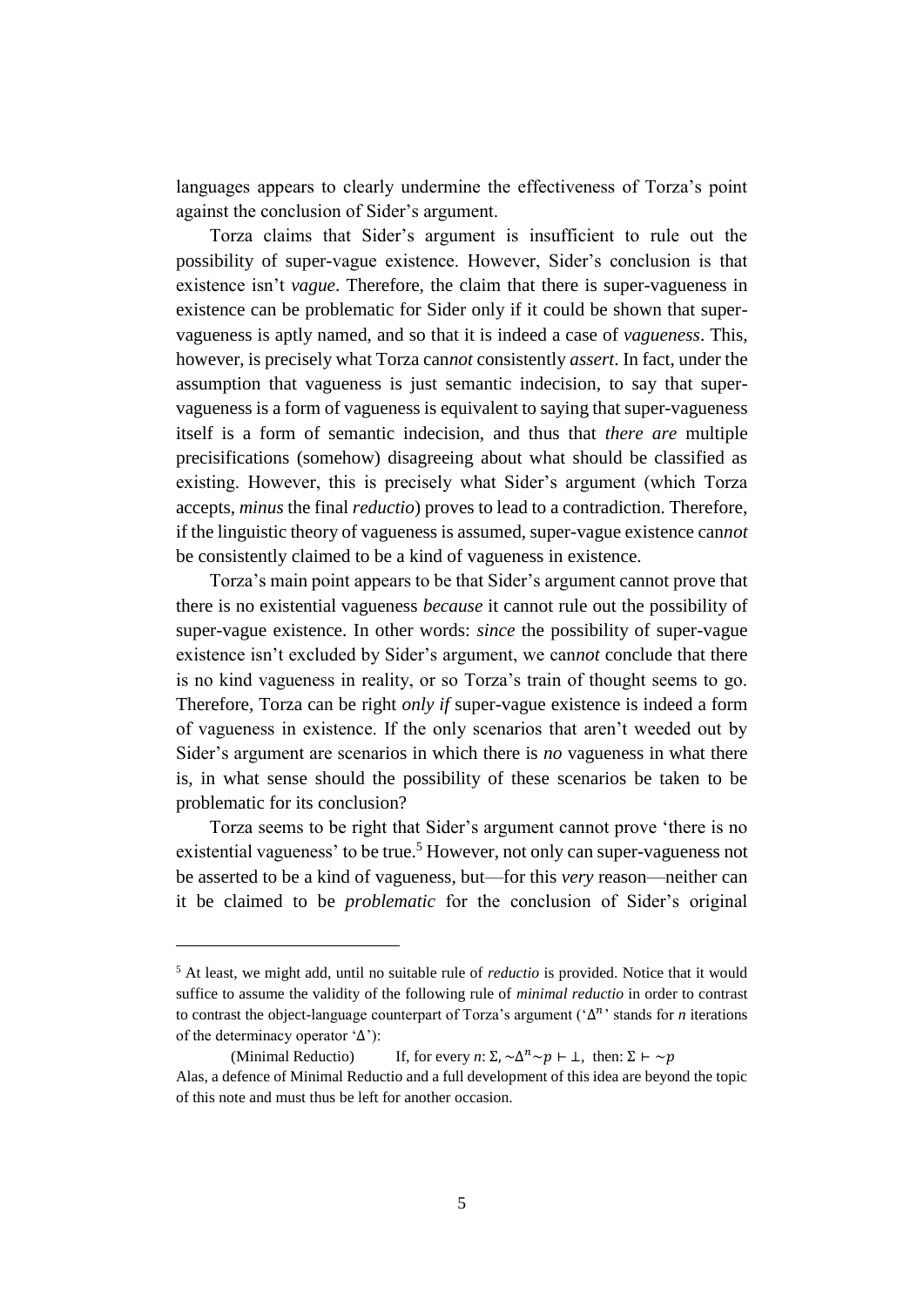argument. Therefore, it seems that what Sider's argument *can* indeed prove is that, although the linguistic theory of vagueness is compatible with supervague existence, super-vague existence cannot be consistently claimed to represent (or even *possibly* represent)<sup>6</sup> a counter-example to the thesis that there is no existential vagueness.

Although this result is certainly weaker than Sider's, it appears to be more than enough to tilt the scale in favour of the idea that vague existence is impossible under a linguistic theory of vagueness.

## 4. A SUPER-META-LANGUAGE FOR SUPER-VAGUE EXISTENCE?

In the appendix B.7 of his paper, Torza (2017) provides us with a model for super-vague existence. Its domain is given by the set  $\{a,b\}$ . As it is clear by how the function *Dom* assigns a domain to each 'point' in the model, *b* is the entity that is supposed to merely super-vaguely exist. In fact, although *Dom* assigns to every point a domain featuring *a* among its members, it only assigns  $\{a\}$  to some points, so that according to them  $a$  is the only existing entity. Here points are supposed to represent precisifications. Therefore, in Torza's model *there is* an entity *b* such that there are some precisifications of our most unrestricted quantifier '∃' according to which *it doesn't exist*. But this seems to be precisely the situation from which Sider derives a contradiction in his argument. So, if Torza agrees with Sider's meta-linguistic argument that the idea of multiple precisifications for 'existence' entails a contradiction, why doesn't he also take a contradiction to follow from his own model of appendix B.7?

In the same way, recall that Torza advertises the idea of super-vagueness as the idea that

(T1) 'What precisifications there are is vague at all orders' (Torza 2017: 210).

 $\overline{\phantom{a}}$ 

 $6$  Notice that Torza cannot even assert, for any *n*, that it is  $n<sup>th</sup>$ -order vague whether supervagueness is semantic indecision. In fact, at every order *n*, if it were true in  $L_n$  that "supervagueness is a form of vagueness' is vague', then it would be true in  $L<sub>n</sub>$  that there is some precisification according to which 'super-vagueness is a form of vagueness' is *true*, which, however, would entail that *there are* multiple precisifications for 'existence' and thus that super-vagueness *isn't* a form of vagueness. In other words, letting 'possibly' stand for 'it is not the case that it is determinately not the case that', Torza cannot even claim, for any *n*, that super-vagueness is possibly<sub>1</sub>, possibly<sub>2</sub>, possibly<sub>3</sub>, ... possibly<sub>n</sub>, a form of vagueness.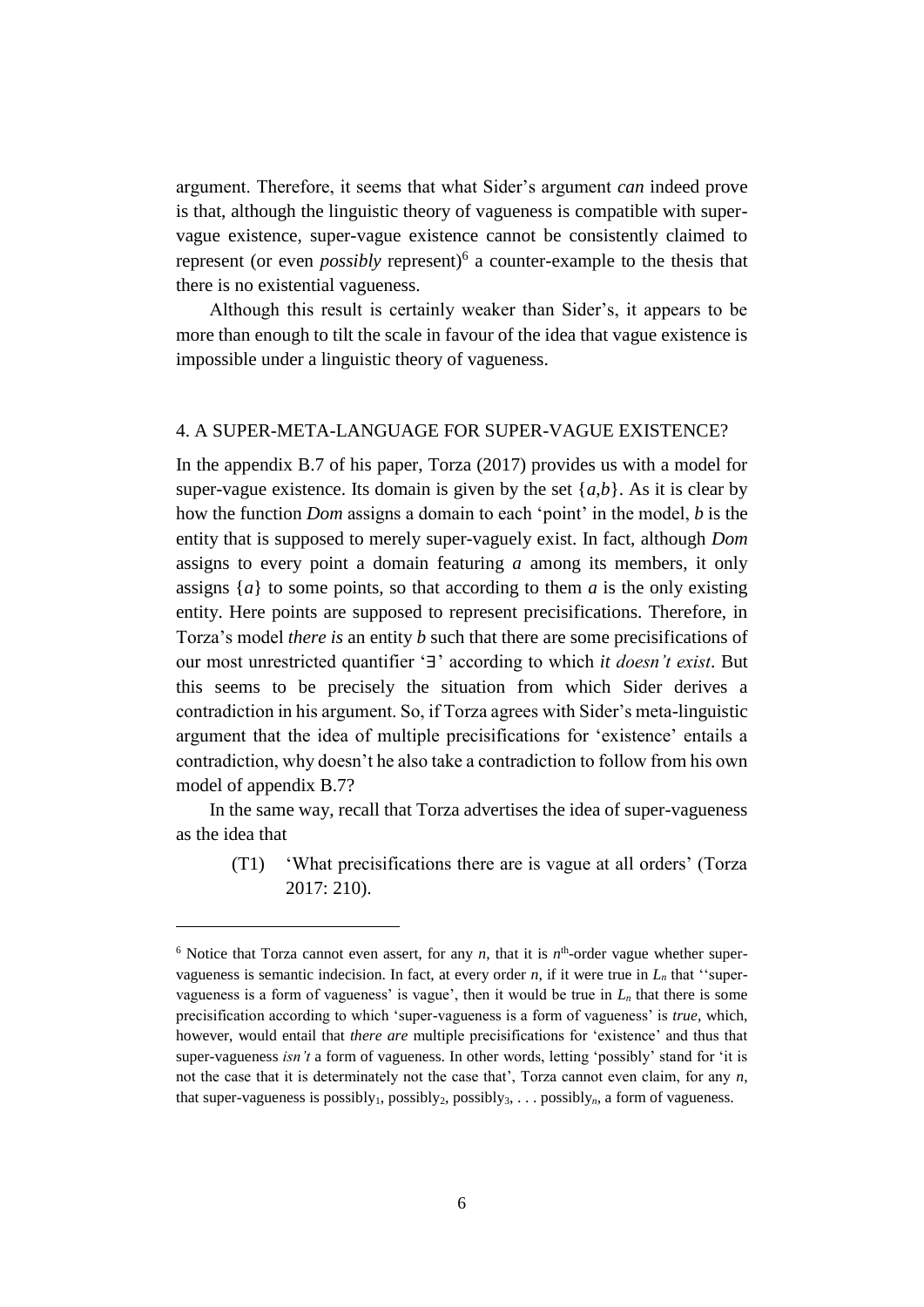However, as we have seen, in no meta-language *L*<sup>n</sup> it can be claimed that

(T2) What precisifications*n*-1 there are*<sup>n</sup>* is vague.

In every meta-language *L*n, (T1) (which speaks of precisifications at *every* order) appears to imply (T2) (which speaks only of the precisifications of *L*n). How then, can Torza take himself to be in position to assert  $(T1)$ , if  $(T2)$ cannot be asserted in any meta-language pertaining to the infinitely ascending hierarchy of meta-languages of *L*?

A possible answer to these questions is that Torza seems to think that the *reduction* of the 'hierarchy of metalanguage truth/falsity/vagueness predicates to the object language *L*' (Torza 2017: 210) he operates in the paper can create as a result a sort of 'super-meta-language' (as we might call it) that, by *not* belonging to the hierarchy of meta-languages of *L*, is immune from Sider's objection and thus a safe vantage point from which to consistently utter sentences like (T1) and to consistently point to entities that merely supervaguely exist (like *b* in the model of appendix B.7).

It should be clear, however, that there appears to be *no* principled reason to think that Sider's argument doesn't also apply to Torza's super-metalanguage. In fact, what follows also appears to be true in Torza's super-metalanguage:

- '(i) every possible precisification (at any order) of '∃' specifies a subset of  $\{a,b\}$  as its domain;
- (ii) therefore, *both a and b exist*;
- (iii)  $\{a\}$  is the domain of some precisifications;
- (iv) therefore, either '∃' isn't our most unrestricted quantifier, or those precisification according to which {*a*} is the domain of '∃' aren't admissible precisifications, contrary to what we are assuming;
- (v) either way, we have a *contradiction*'.

Once again, this doesn't in itself prove that '∃' *isn't* vague (unless an appropriate valid *reductio* rule is provided). However, it appears to show that super-vague existence is actually *impossible* to model, since the very specification of a domain for the model would immediately give away the determinate and hence not super-vague existence of all of its members.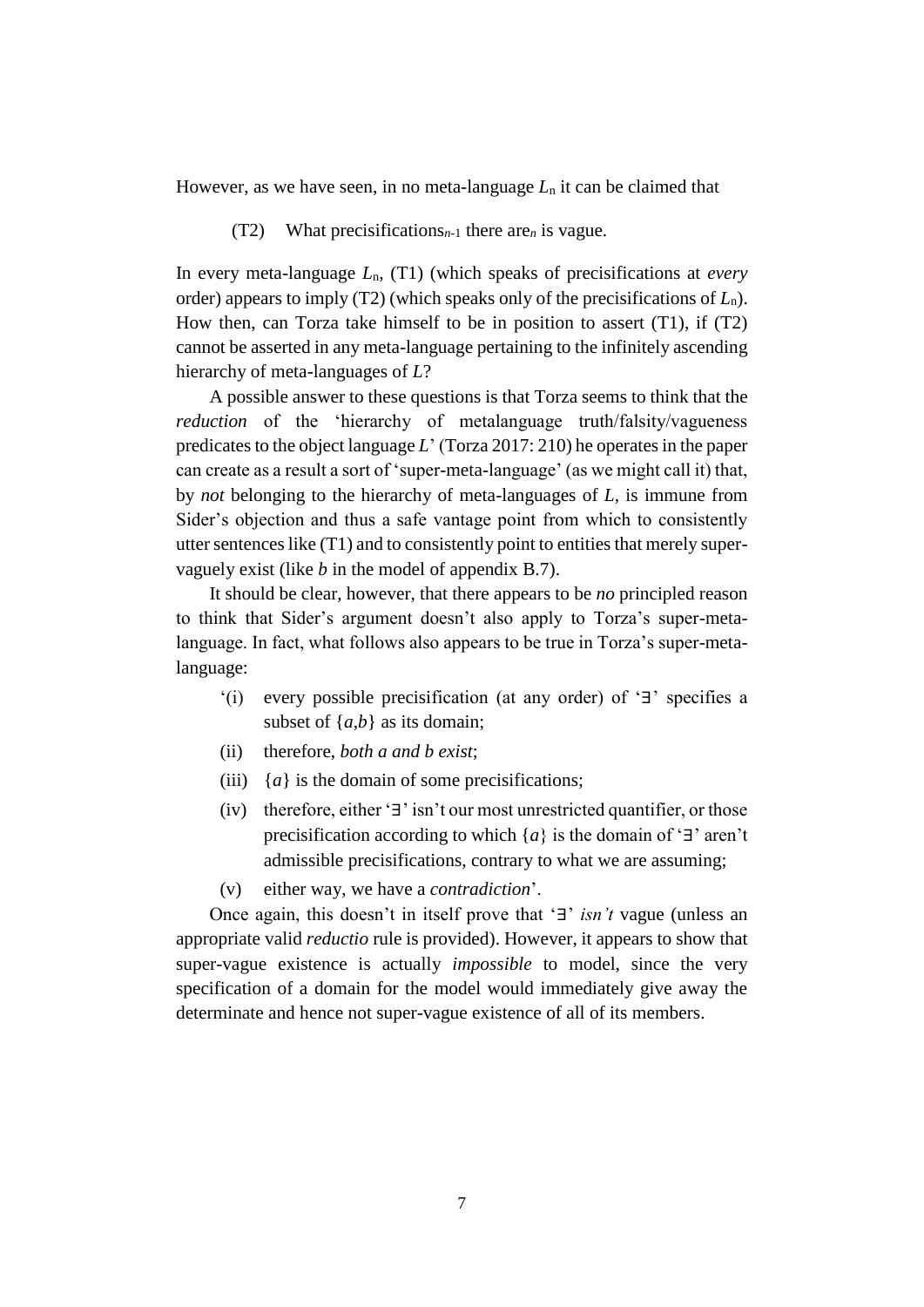### 5. SUPER-VAGUE EXISTENCE AND WORLDLY INDETERMINACY

So far, the possibility of super-vague existence has been discussed only from the point of view of theories that take (i) vagueness to be a form of indeterminacy concerning precisifications—or 'p-indeterminacy', as we might call it—and (ii) p-indeterminacy to be *semantic* indecision. Interestingly, however, there seem to be at least *two* ways to show how supervagueness can be consistently said to be a form of p-indeterminacy under the assumption that vague existence is instead an *ontic* form of *metaphysical* indeterminacy 'in reality', contra what Lewis (1986; 1991) and Sider (2001; 2003) assume.

Suppose that there is indeed a vague, indeterminate, and yet *worldly* form of existence in reality. Let's call it 'fuzzy-existence' and suppose that *c* (merely) fuzzy-exists. Suppose, furthermore, that one tried to explain the *vagueness* of 'existence' as p-indeterminacy between the precisifications  ${a,b}$  and  ${a,b,c}$ . Since *c* fuzzy-exists, every set that has *c* in its transitive closure will most plausibly fuzzy-exist as well.<sup>7</sup> In this case, it is then incorrect to say, for instance, that there *exist* (*simpliciter*) two precisifications for 'existence', as {*a*,*b*,*c*} merely *fuzzy-exists*. Therefore, 'there exists something different from *a* and *b*' *isn't true*, otherwise it would follow that  ${a,b,c}$  exists and not merely fuzzy-exists, contrary to what we are assuming. However, 'there exists something different from *a* and *b*' is also *not false*. In fact, if 'there exists something different from *a* and *b*' were false, then 'nothing is different from *a* and *b*' would be true, and so true according to every precisification, which would entail that *c* doesn't even fuzzy-exists, contrary to what we are assuming. The situation clearly generalizes, as every candidate precisification having *c* in its transitive closure will only fuzzyexists. Therefore, at any meta-linguistic level  $n$  'there exists something different from *a* and *b*' would, in this case, be neither true nor false. Therefore, although in this case it can*not* be said that it is *vague* whether something beyond *a* and *b* exists, it *can* be both said that it is *super-vague* and that this case of super-vague existence is indeed a form of p-indeterminacy (at *every* order, between an existing set and a fuzzy-existing one).

l

 $<sup>7</sup>$  If, as it is widely assumed in the literature, sets depend on their members for their existence,</sup> then it appears plausible to suppose (at least in the case at hand) that they 'inherit' their 'mode of existence' at least in the following way: if a set *S* has only *existing* members, then *S exists*; if, instead, *S* has only *fuzzy-existing* members or *both* existing *and fuzzy-existing* members (as in the case of {*a*,*b*,*c*}), then *S* merely *fuzzy-exists*.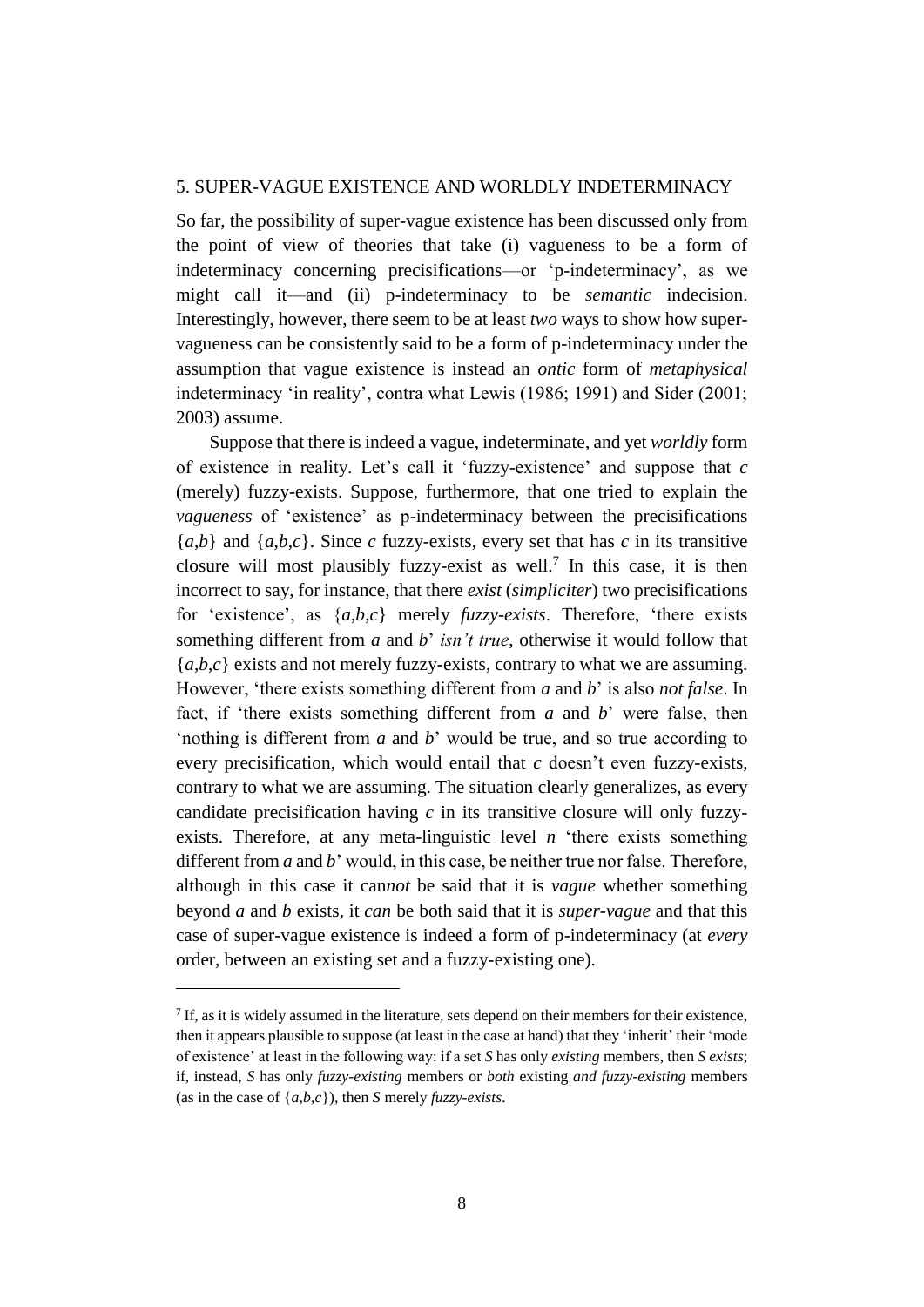The second way in which it seems it could be consistently claimed that super-vague existence is a form of p-indeterminacy is by embracing a theory of metaphysical indeterminacy along the lines of the one advocated by Williams (2008), Barnes (2010; 2013), and Barnes and Williams (2011).<sup>8</sup> Within such a theory, there can be *metaphysical* indeterminacy when it is indeterminate which world, among a set of 'precisificationally possible' (*ersatz*) worlds, is actualized (equivalently, when there is more than one 'ppossible' world that 'does not determinately misrepresent reality').<sup>9</sup> If that is indeed the case, then it appears to be possible for there to be two p-possible worlds  $w_1$  and  $w_2$  such that  $w_1$  represents *c* as existing, while  $w_2$  doesn't.<sup>10</sup> In this case, it is clearly indeterminate whether '*c*' has a referent (as '*c*' has a referent according to  $w_1$ , but not according to  $w_2$ ).<sup>11</sup> However (as it appears indeed highly plausible), if it is indeterminate whether '*c*' has a referent, it must be also indeterminate whether ' ${a,b,c}$ ' has a referent. The same clearly goes for '{{ $a,b,c$ },{ $a,b$ }}', '{{ $\{a,b,c\}$ ,{ $a,b$ }},{ $\{a,b\}$ }}', and every term attempting to refer to a set having the referent of  $\alpha$  in its transitive closure. It seems, therefore, that if there is indeterminacy as to whether '*c*' has a referent, then not only it is *eo ipso* indeterminate whether there are multiple precisifications for 'existence', but, for *every* meta-linguistic level *n*, it is also indeterminate whether there are multiple precifications<sub>n</sub> for 'existence<sub>n-1</sub>', which is just equivalent to saying that existence is super-vague.

Both in the 'fuzzy-existence' case and in the case of Barnes and Williams's kind of theory, it appears thus to be possible to assert that supervague existence is a form of p-indeterminacy (between existing and fuzzyexisting sets, in one case, and between different p-possible worlds, in the other). However, in both cases, this is something that can be consistently claimed only because, at the bottom, the super-vagueness of 'existence' *isn't* grounded in merely *semantic* facts, but crucially depends on some instance of the kind of vagueness 'in the world' that Lewis (1986; 1991) and Sider (2001; 2003) assume to be false.

 $\overline{\phantom{a}}$ 

<sup>&</sup>lt;sup>8</sup> Many thanks to an anonymous referee for pressing me on this point.

<sup>9</sup> Barnes and Williams (2011: 115).

<sup>&</sup>lt;sup>10</sup> Notice that 'representing  $c$  as existing' must here be understood in a way that doesn't entail *c*'s existence, otherwise Sider's argument would appear to go through. See Woodward (2011) and Barnes (2013) for possible ways to avoid Sider's objection in this case.

<sup>&</sup>lt;sup>11</sup> Notice that, in this case, '*c* exists' is true only with respect to  $w_1$ , but false with respect to  $w_2$ . Therefore, although it is determinately either true or false, it is neither determinately true, nor determinately false.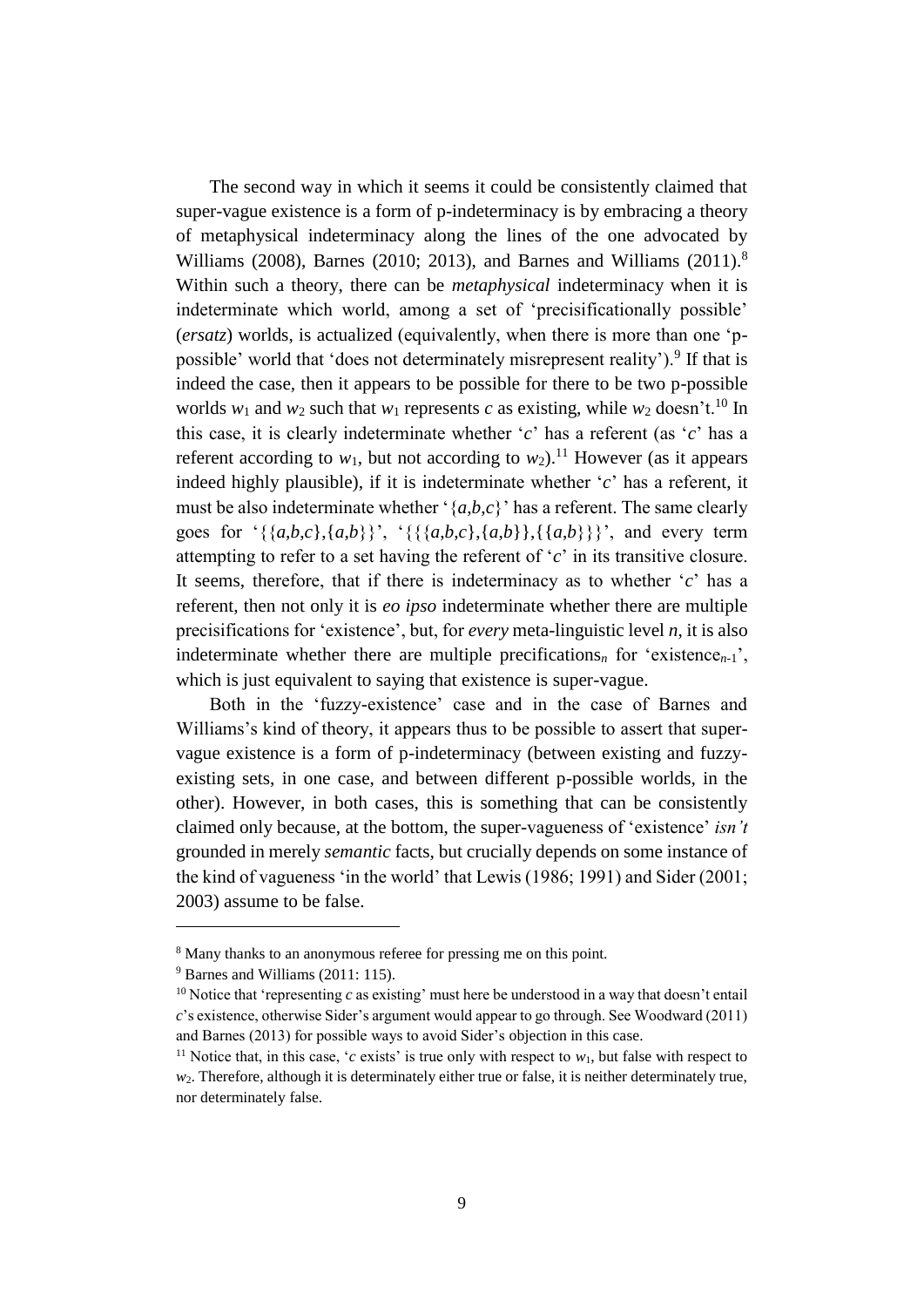### 5. CONCLUSION

Torza's (2017) 'super-vague' existence is an interesting notion that may help us understand the indeterminacy of 'existence' under the assumption that, *pace* Lewis (1986; 1991) and Sider (2001; 2003), there is some worldly form of metaphysical indeterminacy in reality. However, if what has been said in this paper is correct, the idea of super-vague existence appears to be ultimately ineffective against the conclusion of Sider's argument, if the linguistic theory of vagueness is assumed.<sup>12</sup>

#### **REFERENCES**

l

- Barnes, Elizabeth (2010). 'Ontic Vagueness: A Guide for the Perplexed'. *Noûs* 44(4): 601–27.
- Barnes, Elizabeth (2013). 'Metaphysically Indeterminate Existence'. *Philosophical Studies* 166(3): 495–510.
- Barnes, Elizabeth and Robert Williams (2011). 'A Theory of Metaphysical Indeterminacy'. In Karen Bennett and Dean W. Zimmerman, eds., *Oxford Studies in Metaphysics*, Vol. 6, pp. 103–48. Oxford: Oxford University Press.

Lewis, David (1986). *On the Plurality of Worlds*. Oxford: Blackwell.

- Lewis, David (1991). *Parts of Classes*. Oxford: Blackwell.
- Sider, Ted (2001). *Four Dimensionalism: An Ontology of Persistence and Time.* Oxford: Oxford University Press.
- Sider, Ted (2003). 'Against Vague Existence'. *Philosophical Studies* 114(1): 135–46.
- Torza, Alessandro (2017). 'Vague Existence'. In Karen Bennett and Dean W. Zimmerman, eds., *Oxford Studies in Metaphysics*, Vol. 10, pp. 201–34. Oxford: Oxford University Press.
- Williams, Robert (2008). 'Multiple Actualities and Ontically Vague Identity'. *Philosophical Quarterly* 58(230): 134–54.

<sup>&</sup>lt;sup>12</sup> Many thanks to an anonymous referee for very useful comments. For academic and financial support, I am grateful to the *Programa de Becas Posdoctorales en la UNAM*, Instituto de Investigaciones Filosóficas, Universidad Nacional Autónoma de México (UNAM), and to the Secretary for Universities and Research of the Ministry of Economy and Knowledge of the Government of Catalonia and the COFUND programme of the Marie Curie Actions of the 7th R&D Framework Programme of the European Union. Very special thanks to Alessandro Torza.